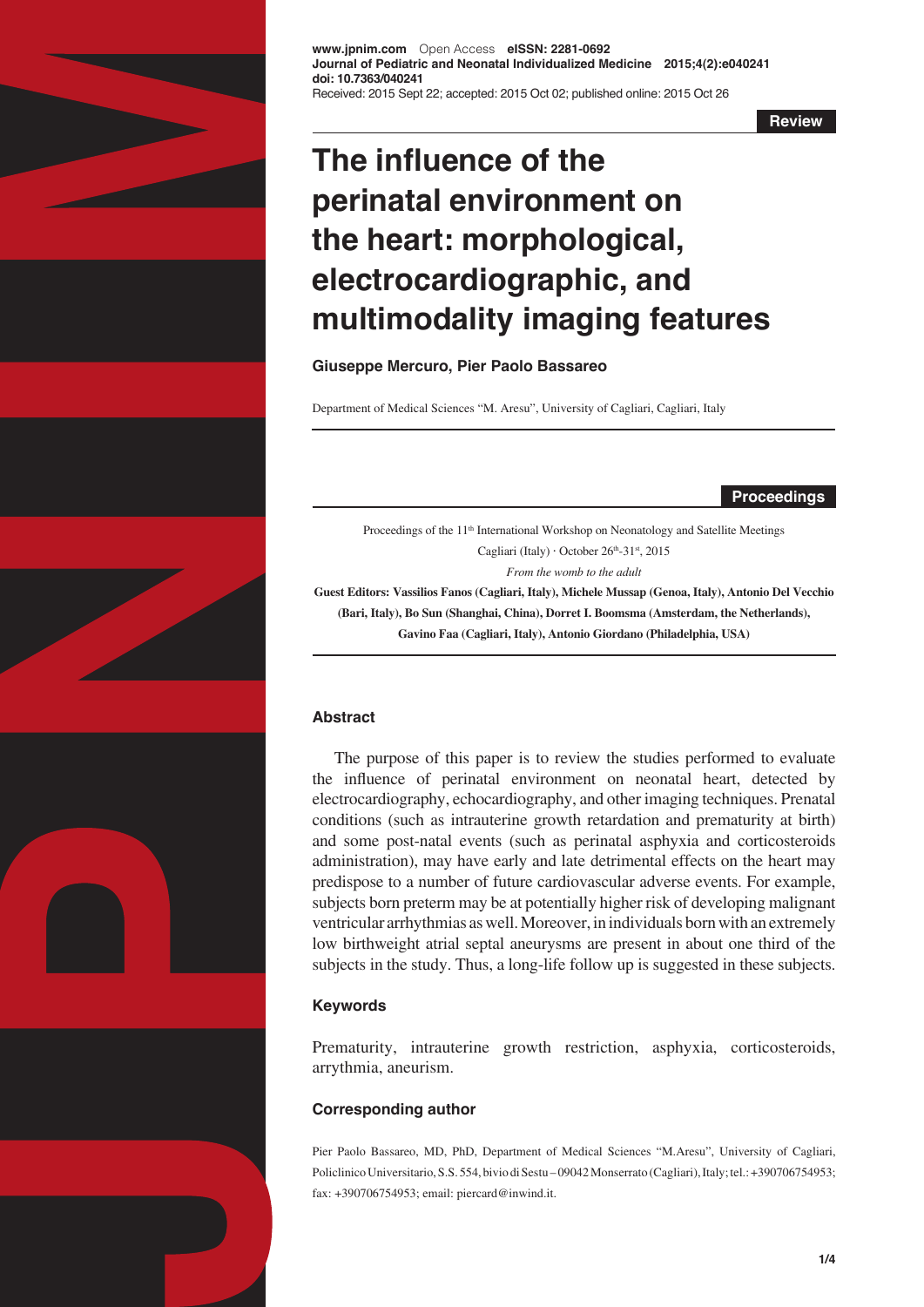## **How to cite**

Mercuro G, Bassareo PP. The influence of the perinatal environment on the heart: morphological, electrocardiographic, and multimodality imaging features. J Pediatr Neonat Individual Med. 2015;4(2):e040241. doi: 10.7363/040241.

## **Introduction**

It is an undoubted finding that prenatal conditions such as intrauterine growth retardation and prematurity at birth may predispose to a number of future cardiovascular adverse events [1].

However, even some post-natal events, such as corticosteroids administration and perinatal asphyxia, may have early and late detrimental effects on the heart [2].

The purpose of this paper is to undertake a review about the studies conducted to assess the influence of the perinatal environment on the heart of newborns as it may be detected by means of electrocardiography, echocardiography, and other imaging techniques.

# **Influence of environmental factors: cardiovascular risk in preterm babies subjected to postnatal treatment with corticosteroids**

In subjects born preterm the development of cardiac hypertrophy induced by corticosteroid administration is a well-known occurrence.

Corticosteroid administration was aimed at preventing and treating bronchopulmonary dysplasia in preterm subjects. Up until the early 1990s corticosteroids were widely used in neonatal intensive care units [3]. This practice was justified by the beneficial effects of corticosteroids in improving respiratory function, thus reducing the need for assisted mechanical ventilation and oxygen administration and resulting in a lower rate of perinatal mortality [4].

Taking into account the numerous side effects of corticosteroids, the American Academy of Pediatricians and the Canadian Society of Pediatrics have advised against using these drugs in the treatment of chronic lung disease in preterm babies, recommending that their administration is limited to extremely severe clinical situations [5].

This treatment however is not devoid of side effects at a cardiac level, because it often produces cardiac hypertrophy which generally regresses on withdrawal of treatment [6-9].

In a small number of cases corticosteroids are responsible for the onset of both an obstruction of left ventricular efflux and heart failure. These hemodynamic alterations require cardiac intervention to reduce preload, pulmonary congestion and decrease in cardiac output [10, 11].

In view of the potential, rapid and significant changes in the thickness of the left ventricular walls and in left ventricular efflux, a follow up by means of echocardiography is recommended [12].

The potential side effects produced by long-term corticosteroid treatment are however more severe and disturbing.

Recent studies have suggested that corticosteroids may indeed inhibit of mitosis in cardiomyocytes, thus determining a decrease in the number of cardiac muscle cells in adulthood [13]. These changes appear to induce the onset of an early diastolic dysfunction secondary to the development of dilated cardiomyopathy [14].

The above may result in a reduced life expectancy, as observed in laboratory guinea pigs treated during the neonatal period with corticosteroids [13].

# **Electrocardiographic alterations and risk of arrhythmia**

Premature birth and retarded intrauterine growth are associated with the possible onset of supraventricular and ventricular arrhythmias.

In relation to supraventricular arrhythmias it has been recently demonstrated the association of low birthweight (in men) with an increased risk of onset of atrial fibrillation [15].

As pioneer in this field, our research group previously demonstrated that in subjects born with an extremely low birthweight the prevalence of atrial septal aneurysms – often associated with episodes atrial fibrillation – is approximately 30%, whilst prevalence of these events in the general population ranges from 0.2 to 3.2% [16, 17].

Other studies suggest that subjects born preterm may be at potentially higher risk of developing malignant ventricular arrhythmias as well.

The first observation in this field dates back several years, when a study reported how domperidone, a drug widely used in the past in the treatment of gastro-esophageal reflux in neonates, determined an increased prolongation of QT interval in preterm subjects [18].

Recently, a study conducted by Fouzas et al. immediately following delivery of neonates with retarded intrauterine growth, demonstrated how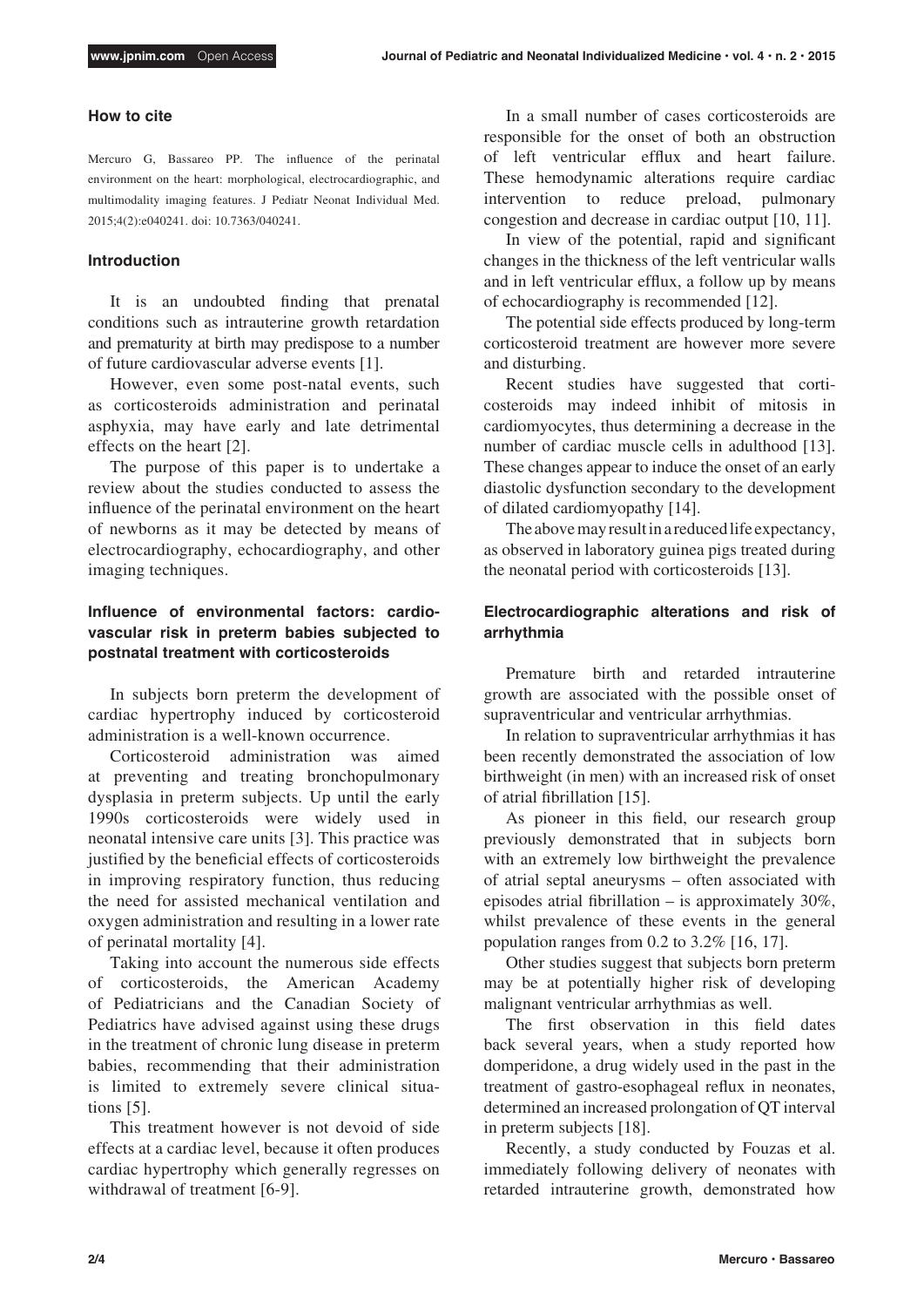dispersion of QT (QTd) – an electrocardiographic parameter that has proved to be of use in predicting the future onset of malignant ventricular arrhythmias – is increased in these subjects [19].

In another study, not only QTd, but also QTc were found to be at the upper limit of normal range. From a practical point of view, these findings underline a potential risk of developing ventricular arrhythmias when using drugs capable of prolonging QT interval [20, 21].

In addition, it has long been acknowledged that neonatal asphyxia, when complicated by the onset of myocardial ischemia, determines electrocardiographic alterations similar to those observed in angina pectoris and myocardial infarction (ST depression or elevation, T wave negativization, appearance of q waves) [22].

## **Cardiac enzymes and troponins**

Neonatal asphyxia frequently results in myocardial ischemia [2]. In this case, cardiac enzymes and troponins display an increase similar to that observed in myocardial infarction in adults [22].

In the same way as adults, troponins administered to newborn infants also display a higher sensitivity in identifying even very small areas of myocardial necrosis compared to traditional cardiac enzymes [23].

To date however, the long-term clinical consequences of a form of 'acute coronary syndrome' or overt myocardial infarction in the newborn remain largely unknown.

## **Cardiovascular imaging in preterm subjects**

Infants born preterm, although clinically stable, at echocardiography present with alterations of diastolic function whilst systolic function is normal.

In particular, infants born preterm display an increased atrial contribution to ventricular filling, with the condition persisting over time [24].

However, with regard to the right ventricle, in clinically stable preterm infants there is an alteration of both systolic and diastolic function, likely as a consequence of the increased hemodynamic load of right ventricular segments during fetal circulation [25].

Morpho-functional cardiac alterations in preterm infants include increased wall thickness and ventricular diameter [26]. These alterations appear to persist beyond the perinatal period.

In a previously published study, left ventricle changes have been evidenced in children born preterm with fetal growth restriction, being the latter condition identified as the underlying trigger for this remodeling [27].

Furthermore, in a recent report it has been demonstrated that young adult subjects born preterm feature adverse structural alterations in their heart that may involve an increased risk of cardiac deficits. The study – conducted using cardiac magnetic resonance imaging – was the first of its kind to demonstrate that those born preterm had a significantly increased left ventricular mass, with greater prematurity associated with greater mass. Ejection fraction was preserved, but not the diastolic function [28].

As above stated, a pioneering study in the field was conducted by our research group by means of bidimensional echocardiography, demonstrating that in individuals born with an extremely low birthweight atrial septal aneurysms are present in about one third of the subjects in the study. This finding is probably related with respiratory distress and patency of the ductus arteriosus. In view of the association between atrial septal aneurysm and atrial fibrillation/stroke in young adults devoid of other cerebrovascular risk factors, this unexpected observation suggests that all former preterm subjects should undergo transthoracic or transesophageal echocardiographic examination with the aim of detecting this potentially emboligenic cardiac abnormality [16].

## **Conclusions**

The reported findings suggest that events related with perinatal life may influence both the morphology and function of the heart, as detected by facilities routinely performed in clinical practice in cardiology. Based on these premises, a long-life follow up is suggested in these subjects.

#### **Declaration of interest**

The Authors declare that there is no conflict of interest.

## **References**

- 1. Bassareo PP, Marras AR, Zedda AM, Cugusi L, Mercuro G. The reasons why cardiologists should consider prematurity at birth and intrauterine growth restriction among risk factors. J Cardiovasc Med (Hagerstown). 2015. [In press].
- 2. Mercuro G, Bassareo PP, Flore G, Fanos V, Dentamaro I, Scicchitano P, Laforgia N, Ciccone MM. Prematurity and low weight at birth as new conditions predisposing to an increased cardiovascular risk. Eur J Prev Cardiol. 2013;20:357-67.